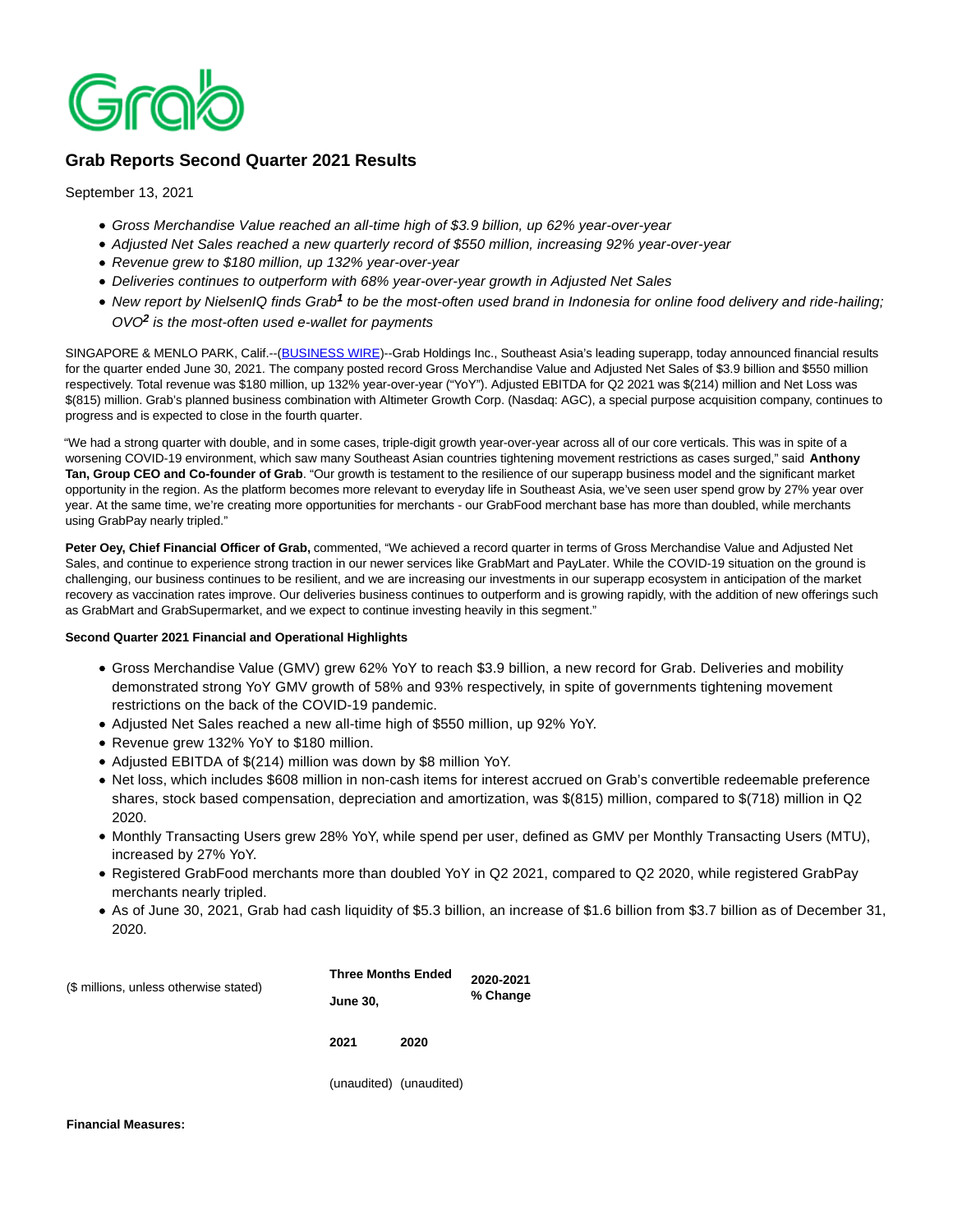| Revenue                                                      | 180   | 77    | 132%   |
|--------------------------------------------------------------|-------|-------|--------|
| Net loss                                                     | (815) | (718) | $-13%$ |
| Total Segment Adjusted EBITDA (Non-IFRS) <sup>(i)</sup> (14) |       | (89)  | 85%    |
| Adjusted EBITDA (Non-IFRS) <sup>(i)</sup>                    | (214) | (206) | $-4%$  |
|                                                              |       |       |        |
| Operating Metrics <sup>(ii)</sup> :                          |       |       |        |
| <b>GMV</b>                                                   | 3,878 | 2,394 | 62%    |
| MTU (millions of users)                                      | 24.7  | 19.3  | 28%    |
| GMV per MTU (\$)                                             | 157   | 124   | 27%    |
| <b>Gross Billings</b>                                        | 594   | 313   | 90%    |
| <b>Adjusted Net Sales</b>                                    | 550   | 286   | 92%    |

# Notes:

(i) For a reconciliation to the most directly comparable IFRS measure see the section titled "Unaudited Financial Information and Non-IFRS Financial Measures."

(ii) See "Operating Metrics" section herein for an explanation of operating metrics used throughout this release

# **Deliveries**

- GMV for deliveries grew 58% YoY to \$2.1 billion, and represented 53% of total GMV.
- Adjusted Net Sales for deliveries was \$345 million, a 68% increase YoY.
- Revenue for deliveries was \$45 million, up 92% YoY.
- Deliveries Segment Adjusted EBITDA of \$(20) million improved by \$16 million YoY.
- GrabMart, Grab's everyday goods delivery offering, continues to grow rapidly, with GMV for Q2 2021 up 44% quarteron-quarter compared to Q1 2021, and close to 5x higher compared to Q2 2020.
- Grab continues to expand its deliveries network. GrabSupermarket launched in the Philippines in September, offering consumers next-day delivery of a wide array of high-quality, affordably priced fresh produce, sourced directly from reputable farmers and suppliers located across the community. This is Grab's third online supermarket in the region, following launches in Malaysia and Singapore; Grab plans to launch GrabSupermarket in one more country before the end of the year.
- Grab also plans to launch 10 new GrabKitchens in the second half of 2021, and is piloting new dine-in solutions such as Scan to Order that allow dine-in users to browse the menu, place their orders and pay through the Grab app.
- On the merchant side, Grab is focused on helping merchants to run their online businesses more efficiently with the right tools and training. Registered merchants for GrabFood in Q2 2021 more than doubled YoY compared to Q2 2020.

# **Mobility**

- Grab saw strong growth in mobility in Q2 2021, generating GMV of \$685 million, an improvement of 93% compared to Q2 2020.
- Adjusted Net Sales for mobility grew 122% YoY to \$146 million.
- Mobility Revenue increased 129% YoY to \$118 million.
- Mobility Segment Adjusted EBITDA was \$90 million, an increase of \$62 million compared to Q2 2020.
- As of August 2021, vaccination rates for active Grab driver-partners<sup>3</sup> in Cambodia, Indonesia, Malaysia, Philippines, Singapore and Vietnam are higher than national vaccination rates<sup>4</sup>. Approximately 91% and 92% of active driver-partners in Malaysia and Singapore respectively have been vaccinated.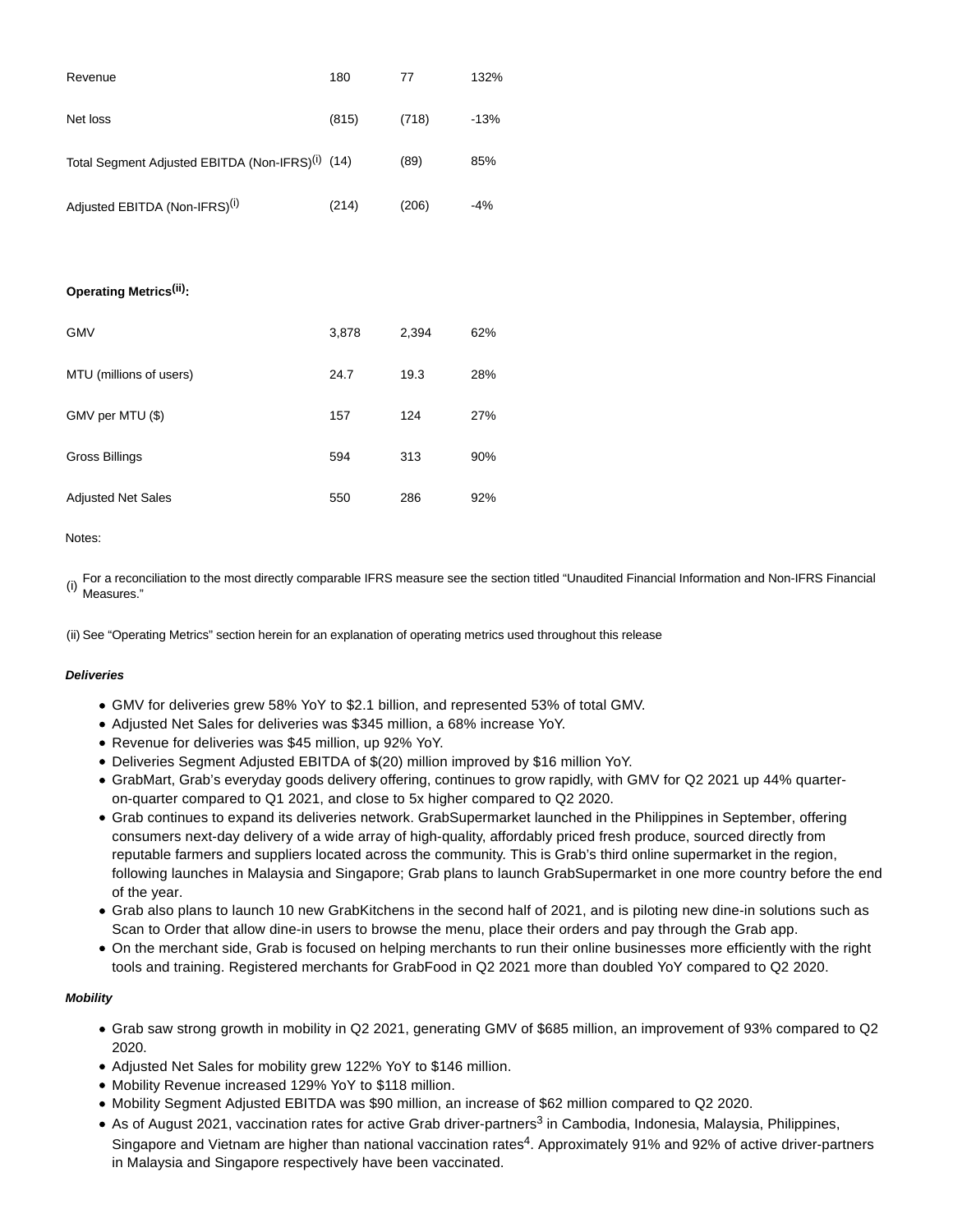Grab expects demand for mobility services to improve in the coming quarters as vaccination rates increase across the region, and continues to support governments in their vaccination efforts.

# **Financial Services**

- Grab's financial service segment achieved another record quarter for Total Payments Volume (Pre-InterCo)<sup>5</sup> of \$2.9 billion, a 66% increase from Q2 2020.
- Adjusted Net Sales for Financial Services increased 140% YoY to \$26 million.
- Financial services Revenue grew by 156% YoY to \$6 million.
- Financial services Segment Adjusted EBITDA for Q2 2021 was \$(85) million, compared to \$(74) million in Q2 2020.
- Loan disbursals achieved an all-time high, with a 4.1x increase YoY, and 43% quarter-on-quarter compared to Q1 2021, with Grab PayLater continuing to gain momentum, especially with e-commerce merchants.
- Grab's insurance offerings continued to see strong growth, as gross written premiums more than quadrupled YoY.
- Registered GrabPay merchants as of Q2 2021 nearly tripled compared to Q2 2020.

# **Enterprise and New Initiatives**

- GMV for enterprise and new initiatives grew more than 6 times YoY to reach \$34 million.
- Adjusted Net Sales for the segment grew more than 6 times YoY to \$33 million.
- Revenue for the segment was \$11 million in Q2 2021.
- Enterprise and new initiatives Segment Adjusted EBITDA increased by \$7 million YoY to \$1 million.
- Off the back of strong growth in deliveries, Grab continues to focus on providing merchants with affordable self-serve advertising solutions through the GrabMerchant superapp, empowering them to reach more users and drive more sales.

As of June 30, 2021, Grab had cash liquidity (including time deposits, marketable securities and restricted cash) of \$5.3 billion, an increase of \$1.6 billion from \$3.7 billion as of December 31, 2020. Total outstanding debt as of June 30, 2021 was \$2.1 billion, a \$1.9 billion increase from \$212 million as of December 31, 2020, primarily due to the closing of the \$2.0 billion Term Loan B Facility in January 2021.

# **New Strategic Partnership and Continued Momentum in Indonesia**

In July 2021, Grab announced a strategic alliance with Emtek Group, one of Indonesia's leading conglomerates with a portfolio of businesses spanning technology, telecommunications, and media. The partnership brings together two of Indonesia's largest digital ecosystems, and both companies will join forces to accelerate digital transformation for Indonesian micro, small and medium enterprises in Tier 2 and Tier 3 cities while creating more accessible digital offerings for everyday Indonesians.

Grab and Emtek Group will explore potential collaborations across logistics and e-commerce, financial services, telemedicine, advertising and digital media, as well as digital products for traditional kiosks or warungs. As an example, in a new collaboration, Grab will onboard Bukalapak's <sup>6</sup> stores on to GrabMart, providing these merchants with access to new customers.

NielsenIQ's latest Finance State of Play (conducted in 12 markets globally) report in Indonesia 7 found OVO, Grab's financial services subsidiary in Indonesia controlled through a consolidated joint venture, to be a leading player among mobile wallets in the country in terms of awareness and usage. Among e-wallet users in the survey, 54% chose OVO as the brand they used most often. The report, produced in July 2021, also found that GrabFood was chosen by 48% of the online food delivery users in the survey as the most often used brand, while 45% chose the next competitor. Grab was also seen as an important player in the ride-hailing space being chosen by 63% and 59% as the most often used brand for motorcycle ride-hailing and car ride-hailing respectively by users of these categories.

# **Full Year 2021 Outlook**

While Grab observes encouraging trends in vaccination rates, it remains cautious of the renewed uncertainty of movement restrictions in Southeast Asia related to COVID-19. Among other factors, Grab's full year 2021 outlook anticipates an extension of partial and complete lockdowns throughout several countries where Grab operates as a result of the continuing spread of COVID-19. Grab is monitoring the impact on its business and currently expects:

- Group-level Gross Merchandise Values of \$15.0 billion \$15.5 billion
- Group-level Adjusted Net Sales of \$2.1 billion \$ 2.2 billion
- Group-level Adjusted EBITDA<sup>8</sup> loss of \$(0.9) billion \$(0.7) billion

# **Investor Webcast**

Grab's senior management team including Anthony Tan, Group CEO and Co-Founder, Ming Maa, President, and Peter Oey, CFO, will host an investor webcast via Zoom to present its second quarter 2021 financial results and business updates.

Call Details:

Date & Time (Singapore): 8:00 a.m., Tuesday, September 14, 2021 Date & Time (U.S. Eastern): 8:00 p.m., Monday, September 13, 2021

Please register at the link below and webcast details will be provided to the email address provided.

Registration Link: [https://grab.zoom.us/webinar/register/WN\\_jqz2hGwfQXiBBLkwR34UtQ](https://cts.businesswire.com/ct/CT?id=smartlink&url=https%3A%2F%2Fgrab.zoom.us%2Fwebinar%2Fregister%2FWN_jqz2hGwfQXiBBLkwR34UtQ&esheet=52491019&newsitemid=20210913005880&lan=en-US&anchor=https%3A%2F%2Fgrab.zoom.us%2Fwebinar%2Fregister%2FWN_jqz2hGwfQXiBBLkwR34UtQ&index=1&md5=0a0237fb69a7af9c34117a320c4583d7)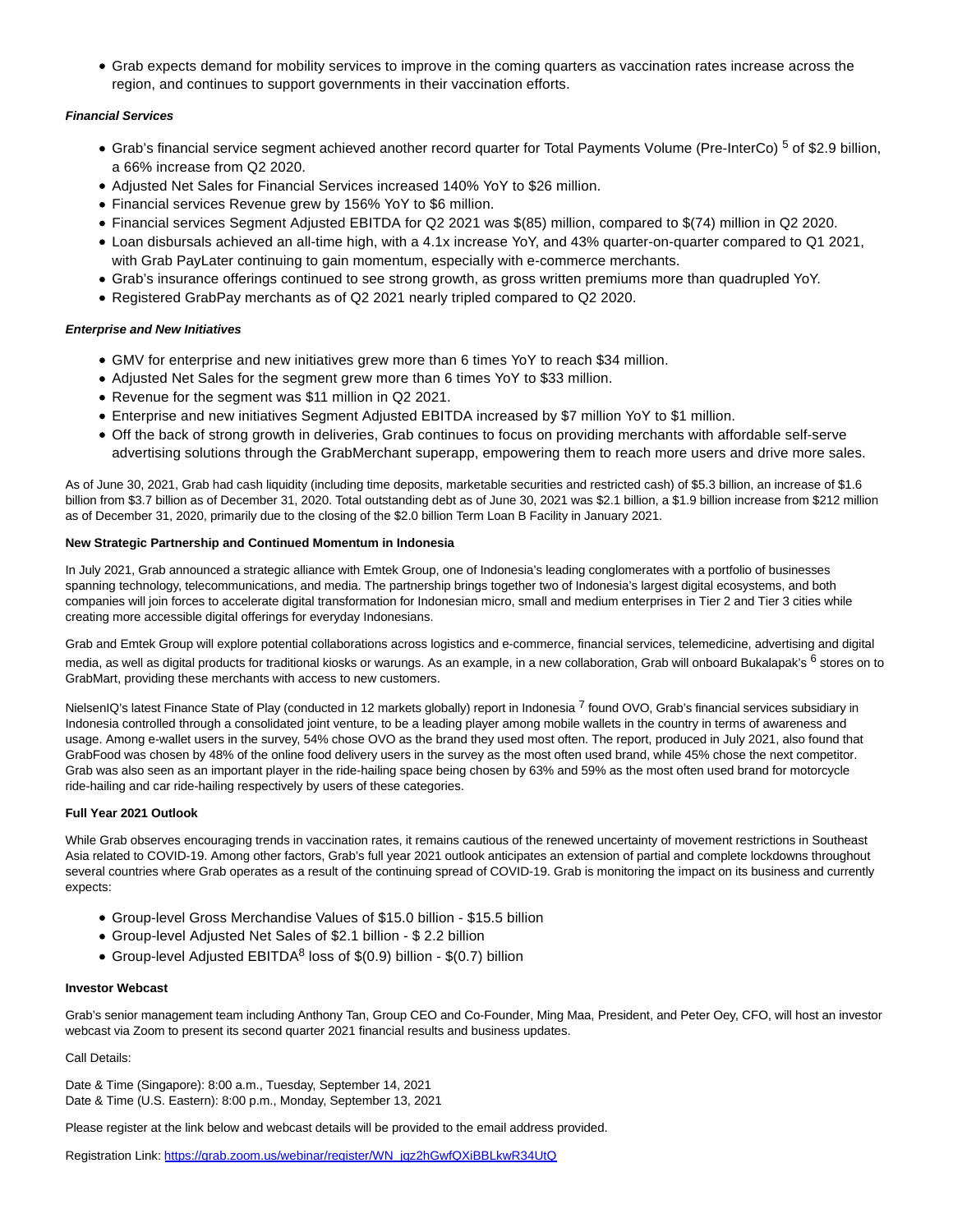A replay of the webcast will be available at the Company's investor relations website ( [www.grab.com/investors\)](https://cts.businesswire.com/ct/CT?id=smartlink&url=http%3A%2F%2Fwww.grab.com%2Finvestors&esheet=52491019&newsitemid=20210913005880&lan=en-US&anchor=www.grab.com%2Finvestors&index=2&md5=b5674f4ec5a9f8caa6cdeb2475c137f4)

#### **About Grab**

Grab is Southeast Asia's leading superapp based on GMV in 2020 in each of food deliveries, mobility and the e-wallets segment of financial services, according to Euromonitor. Grab operates across the deliveries, mobility and digital financial services sectors in over 400 cities in eight countries in the Southeast Asia region - Cambodia, Indonesia, Malaysia, Myanmar, the Philippines, Singapore, Thailand and Vietnam. Grab enables millions of people each day to access its driver- and merchant-partners to order food or groceries, send packages, hail a ride or taxi, pay for online purchases or access services such as lending, insurance, wealth management and telemedicine, all through a single "everyday everything" app. Grab was founded in 2012 with the mission to drive Southeast Asia forward by creating economic empowerment for everyone, and since then, the Grab app has been downloaded onto millions of mobile devices. Grab strives to serve a double bottom line: to simultaneously deliver financial performance for its shareholders and a positive social impact in Southeast Asia.

## **About Altimeter**

Altimeter Capital Management, LP is a leading technology-focused investment firm built by founders for founders with over \$15 billion in assets under management. Altimeter's mission is to help visionary entrepreneurs build iconic companies, disrupt markets and improve lives through all stages of growth. Altimeter manages a variety of venture and public funds and serves as an expert long-term partner to companies as they enter the public markets.

#### **Forward-Looking Statements**

This document and the announced investor webcast may include "forward-looking statements" within the meaning of the federal securities laws with respect to the proposed transaction between Grab Holdings Inc. ("Grab"), Grab Holdings Limited ("GHL") and AGC and regarding Grab's future business expectations which involve risks and uncertainties. All statements other than statements of historical fact contained in this document and the investor webcast, including, but not limited to, statements as to future results of operations and financial position, planned products and services, business strategy and plans, objectives of management for future operations of Grab, market size and growth opportunities, competitive position, technological and market trends and the potential benefits and expectations related to the terms and timing of the proposed transactions, are forwardlooking statements. Some of these forward-looking statements can be identified by the use of forward-looking words, including "anticipate," "expect," "suggests," "plan," "believe," "intend," "estimates," "targets," "projects," "should," "could," "would," "may," "will," "forecast" or other similar expressions. All forward-looking statements are based upon estimates and forecasts and reflect the views, assumptions, expectations, and opinions of AGC and Grab, which are all subject to change due to various factors including, without limitation, changes in general economic conditions as a result of COVID-19. Any such estimates, assumptions, expectations, forecasts, views or opinions, whether or not identified in this document, should be regarded as indicative, preliminary and for illustrative purposes only and should not be relied upon as being necessarily indicative of future results. The forward-looking statements contained in this document and the investor webcast are subject to a number of factors, risks and uncertainties, some of which are not currently known to Grab or AGC. You should carefully consider the foregoing factors and the other risks and uncertainties described in the "Risk Factors" section of GHL's registration statement on Form F-4, the proxy statement/ prospectus therein, AGC's Quarterly Report on Form 10-Q and other documents filed by GHL or AGC from time to time with the U.S. Securities and Exchange Commission (the "SEC").

These filings identify and address other important risks and uncertainties that could cause actual events and results to differ materially from those contained in the forward-looking statements. In addition, there may be additional risks that neither AGC nor Grab presently know, or that AGC or Grab currently believe are immaterial, that could also cause actual results to differ from those contained in the forward-looking statements. Forward-looking statements reflect AGC's and Grab's expectations, plans, projections or forecasts of future events and view. If any of the risks materialize or AGC's or Grab's assumptions prove incorrect, actual results could differ materially from the results implied by these forward-looking statements.

Forward-looking statements speak only as of the date they are made. AGC and Grab anticipate that subsequent events and developments may cause their assessments to change. However, while GHL, AGC and Grab may elect to update these forward-looking statements at some point in the future, GHL, AGC and Grab specifically disclaim any obligation to do so, except as required by law. The inclusion of any statement in this document or the investor webcast does not constitute an admission by Grab nor AGC or any other person that the events or circumstances described in such statement are material. These forward-looking statements should not be relied upon as representing AGC's or Grab's assessments as of any date subsequent to the date of this document. Accordingly, undue reliance should not be placed upon the forward-looking statements.

#### **Unaudited Financial Information and Non-IFRS Financial Measures**

Grab's unaudited selected financial data for the three months ended June 30, 2021 and 2020 included in this document and the investor webcast is based on financial data derived from the Grab's management accounts that have not been reviewed or audited and are subject to further review and updates.

This document and the investor webcast also include references to non-IFRS financial measures, which include: Adjusted EBITDA, Total Segment Adjusted EBITDA and Segment Adjusted EBITDA. However, the presentation of these non-IFRS financial measures is not intended to be considered in isolation from, or as an alternative to, financial measures determined in accordance with IFRS. In addition, these non-IFRS financial measures may differ from non-IFRS financial measures with comparable names used by other companies.

Grab uses these non-IFRS financial measures for financial and operational decision-making and as a means to evaluate period-to-period comparisons, and Grab's management believes that these non-IFRS financial measures provide meaningful supplemental information regarding the its performance by excluding certain items that may not be indicative of its recurring core business operating results. For example, Grab's management uses: Total Segment Adjusted EBITDA as a useful indicator of the economics of Grab's business segments, as it does not include regional corporate costs.

There are a number of limitations related to the use of non-IFRS financial measures. In light of these limitations, we provide specific information regarding the IFRS amounts excluded from these non-IFRS financial measures and evaluating these non-IFRS financial measures together with their relevant financial measures in accordance with IFRS.

This document and the investor webcast also includes "Pre-InterCo" data that does not reflect elimination of intragroup transactions, which means such data includes earnings and other amounts from transactions between entities within the Grab group that are eliminated upon consolidation. Such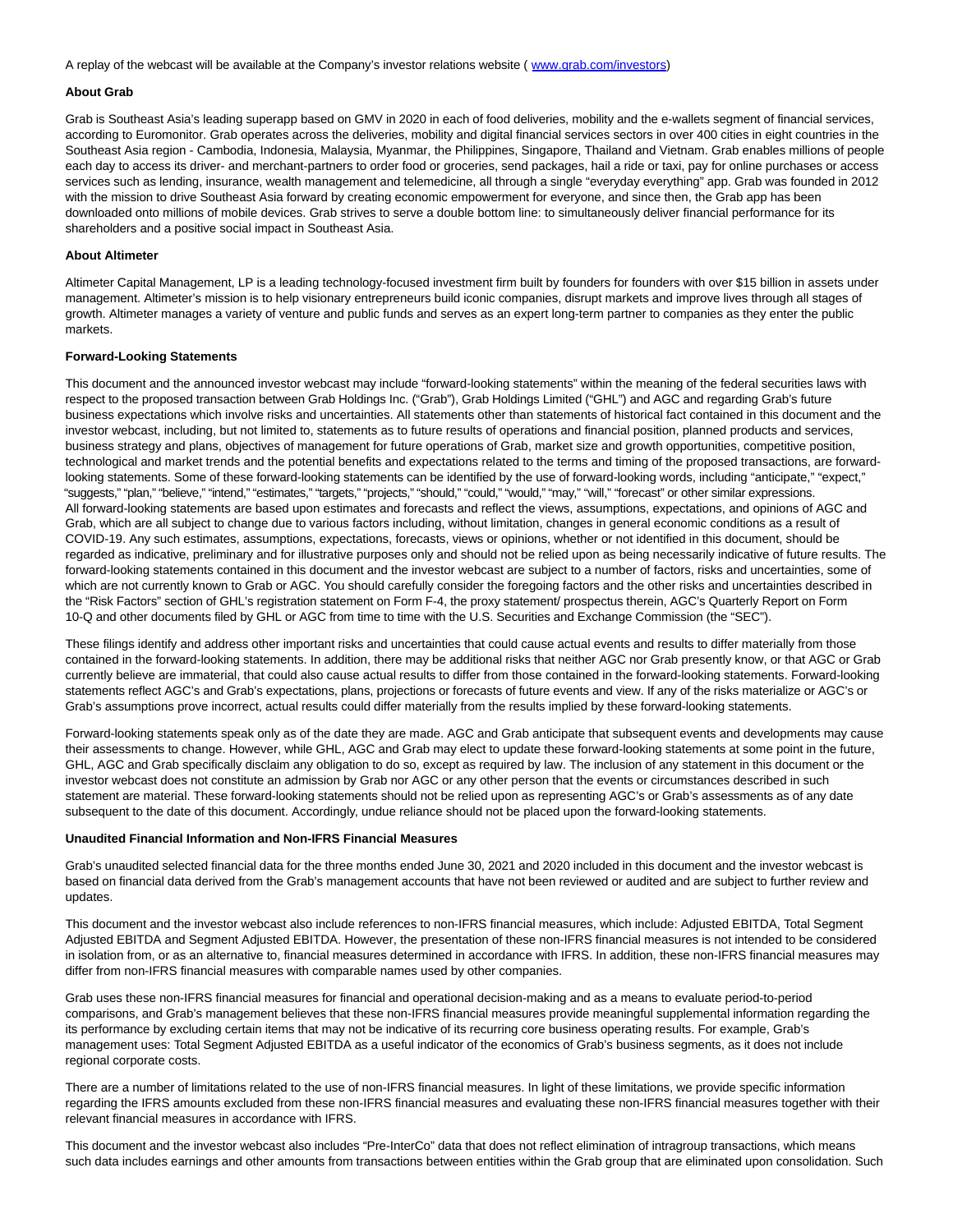data differs materially from the corresponding figures post-elimination of intra-group transactions.

Explanation of non-IFRS financial measures:

- Segment Adjusted EBITDA is a non-IFRS financial measure, representing the Adjusted EBITDA of each of our four business segments, excluding, in each case, regional corporate costs.
- Adjusted EBITDA is a non-IFRS financial measure calculated as net loss adjusted to exclude: (i) interest income (expenses), (ii) other income (expenses), (iii) income tax expenses, (iv) depreciation and amortization, (v) stock-based compensation expenses, (vi) costs related to mergers and acquisitions, (vii) unrealized foreign exchange gain (loss), (viii) impairment losses on goodwill and non-financial assets, (ix) fair value changes on investments, (x) restructuring costs and (xi) legal, tax and regulatory settlement provisions.

Reconciliation of non-IFRS financial measures:

The following table presents reconciliations of Adjusted EBITDA to the most directly comparable IFRS financial measure for each of the periods indicated.

|                                           | Q2 21 Q2 20     |     |
|-------------------------------------------|-----------------|-----|
| \$B                                       |                 |     |
| Loss for the period                       | $(0.8)$ $(0.7)$ |     |
| Reconciling items:                        |                 |     |
| Interest expense from RCPS                | 0.4             | 0.3 |
| Depreciation and amortization expense 0.1 |                 | 0.1 |
| <b>Others</b>                             | $0.1 \quad 0.1$ |     |
| <b>Adjusted EBITDA</b>                    | $(0.2)$ $(0.2)$ |     |

# **Operating Metrics**

Gross Merchandise Value (GMV) is an operating metric representing the sum of the total dollar value of transactions from Grab's services, including any applicable taxes, tips, tolls and fees, over the period of measurement. GMV is a metric by which Grab evaluates and manages its business, and Grab's management believes is necessary for investors to understand and evaluate its business. GMV provides useful information to investors as it represents the amount of a consumer's spend that is being directed through Grab's platform. This metric enables Grab and investors to evaluate and compare the total amount of customer spending that is being directed through its platform over a period of time. Grab presents GMV as a metric to compare, and to enable investors to compare, Grab's aggregate operating results, which captures significant trends in its business over time.

Monthly Transacting User (MTU) is defined as the monthly transacting users, which is an operating metric defined as the monthly number of unique users who transact via Grab's products, where transact means to have successfully paid for any of Grab's products. MTU is a metric by which Grab evaluates and manages its business, and Grab's management believes is necessary for investors to understand and evaluate its business.

Gross Billings is an operating metric, representing the total dollar value attributable to Grab from each transaction, without any adjustments for incentives paid to driver- and merchant-partners or consumers, over the period of measurement. Gross Billings is a metric by which Grab evaluates and manages its business, and Grab's management believes is necessary for investors to understand and evaluate its business. This metric enables Grab and investors to evaluate and compare the total dollar value of commissions and fees charged by Grab over a period of time. Grab presents Gross Billings as a metric to compare, and to enable investors to compare, its aggregate operating results, which captures significant trends in its business over time.

Adjusted Net Sales is an operating metric defined as Gross Billings less driver- and merchant- partner base incentives, over the period of measurement. Base incentives refer to the amount of incentives paid to driver- and merchant-partners up to the amount of commissions and fees earned by Grab from those driver- and merchant-partners. Adjusted Net Sales is a measure by which Grab evaluates and manages its business, and Grab's management believes is necessary for investors to understand and evaluate its business. Grab presents Adjusted Net Sales as a metric to compare, and to enable investors to compare, its aggregate operating results in the absence of excess incentives, which are intended to be temporary drivers of growth, and which Grab plans to reduce in the future. Grab's management believes Adjusted Net Sales captures significant trends in its business over time.

# **Industry and Market Data**

This document also contains information, estimates and other statistical data derived from third party sources, including research, surveys or studies, some of which are preliminary drafts, conducted by third parties, information provided by customers and/or industry or general publications. Such information involves a number of assumptions and limitations, and you are cautioned not to give undue weight on such estimates. Grab and AGC have not independently verified such third-party information, and make no representation as to the accuracy of such third-party information.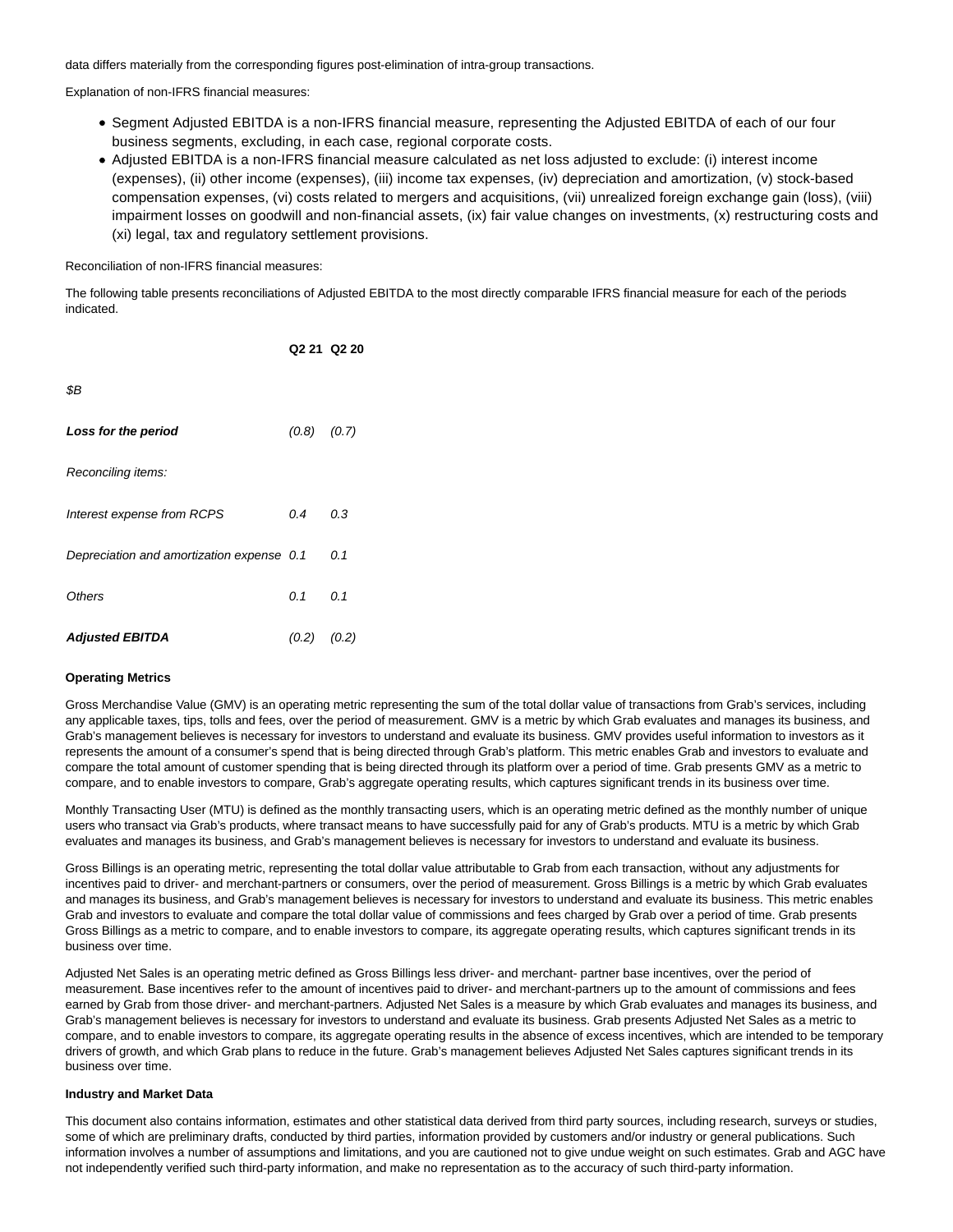#### **Important Information About the Proposed Transactions and Where to Find It**

This document and the investor webcast refer to a proposed transaction between Grab and AGC. Nothing in this document or the investor webcast will constitute an offer to sell or exchange, or the solicitation of an offer to sell, subscribe for, buy or exchange any securities or solicitation of any vote in any jurisdiction pursuant to the proposed transactions or otherwise, nor shall there be any sale of securities in any jurisdiction in which such offer, solicitation, sale or exchange would be unlawful prior to registration or qualification under the securities laws of any such jurisdiction. The proposed transactions will be submitted to shareholders of AGC for their consideration.

In connection with the business combination, GHL has filed a registration statement on Form F-4 (the "Registration Statement") with the SEC that includes a preliminary proxy statement of AGC to be distributed to AGC's shareholders in connection with AGC's solicitation for proxies for the vote by AGC's shareholders in connection with the proposed transactions and other matters as described in the Registration Statement, as well as the preliminary prospectus of GHL relating to the offer of the securities to be issued in connection with the completion of the proposed business combination. AGC and GHL also will file other documents regarding the proposed transaction with the SEC.

After the Registration Statement is declared effective, AGC will mail a definitive proxy statement and other relevant documents to its shareholders as of the record date established for voting on the proposed transactions. This document or the investor webcast is not a substitute for the Registration Statement, the definitive proxy statement/prospectus or any other document that AGC will send to its shareholders in connection with the business combination. AGC's shareholders and other interested persons are advised to read the preliminary proxy statement/prospectus and any amendments thereto and, once available, the definitive proxy statement/prospectus, in connection with AGC's solicitation of proxies for its extraordinary general meeting of shareholders to be held to approve, among other things, the proposed transactions, because these documents will contain important information about AGC, GHL, Grab and the proposed transactions. Shareholders and investors may also obtain a copy of the preliminary or definitive proxy statement, once available, as well as other documents filed with the SEC regarding the proposed transactions and other documents filed with the SEC by AGC, without charge, at the SEC's website located at [www.sec.gov o](https://cts.businesswire.com/ct/CT?id=smartlink&url=http%3A%2F%2Fwww.sec.gov&esheet=52491019&newsitemid=20210913005880&lan=en-US&anchor=www.sec.gov&index=3&md5=ed79ae9d3bcee403541e44ae2882e876)r by directing a written request to AGC's proxy solicitor, Okapi Partners LLC, by emailing *info@okapipartners.com* or mailing Okapi Partners LLC, 1212 Avenue of the Americas, 24<sup>th</sup> Floor, New York, NY 10036. The information contained on, or that may be accessed through, the websites referenced in this document and during the investor webcast is not incorporated by reference into, and is not a part of, this document.

INVESTMENT IN ANY SECURITIES DESCRIBED HEREIN HAS NOT BEEN APPROVED OR DISAPPROVED BY THE SEC OR ANY OTHER REGULATORY AUTHORITY NOR HAS ANY AUTHORITY PASSED UPON OR ENDORSED THE MERITS OF THE OFFERING OR THE ACCURACY OR ADEQUACY OF THE INFORMATION CONTAINED HEREIN. ANY REPRESENTATION TO THE CONTRARY IS A CRIMINAL OFFENSE.

## **Participants in the Solicitation**

AGC, GHL and Grab and certain of their respective directors, executive officers and other members of management and employees may, under SEC rules, be deemed to be participants in the solicitations of proxies from AGC's shareholders in connection with the proposed transactions. Information regarding the persons who may, under SEC rules, be deemed participants in the solicitation of AGC's shareholders in connection with the proposed transactions and a description of their direct and indirect interests in such transactions is set forth in the proxy statement/prospectus contained in the Registration Statement. You can find more information about AGC's directors and executive officers in AGC's final prospectus filed with the SEC on September 30, 2020. Additional information regarding the participants in the proxy solicitation and a description of their direct and indirect interests is included in the proxy statement/prospectus contained in the Registration Statement. Shareholders, potential investors and other interested persons should read the proxy statement/prospectus contained in the Registration Statement carefully before making any voting or investment decisions. You may obtain free copies of these documents from the sources indicated above.

# **No Offer or Solicitation**

This document is for informational purposes only and shall not constitute an offer to sell or the solicitation of an offer to sell, subscribe for or buy any securities or solicitation of any vote in any jurisdiction pursuant to the proposed transactions or otherwise, nor shall there be any sale of securities in any jurisdiction in which the offer, solicitation or sale would be unlawful prior to the registration or qualification under the securities laws of any such jurisdiction. No offer of securities shall be made except by means of a prospectus meeting the requirements of Section 10 of the Securities Act of 1933, as amended.

 $1$  Grab claim based on research conducted by NielsenIQ, 17 June - 10 July, 2021, 1129 Indonesians.

<sup>2</sup> Grab's financial services subsidiary in Indonesia controlled through a consolidated joint venture

 $3$  Vaccination rate includes both partially and fully vaccinated population. Grab figures based on Grab estimates.

4 Vaccination rates for active Grab driver-partners in Thailand are in line with national vaccination rates. Data not available in Myanmar.

<sup>5</sup> Total Payments Volume (TPV) is defined as the value of payments, net of payment reversals, successfully completed through the Grab platform for the financial services segment. Pre-InterCo means this segment data includes earnings and other amounts from transactions between entities within the Grab group that are eliminated upon consolidation.

6 An Indonesian e-commerce company